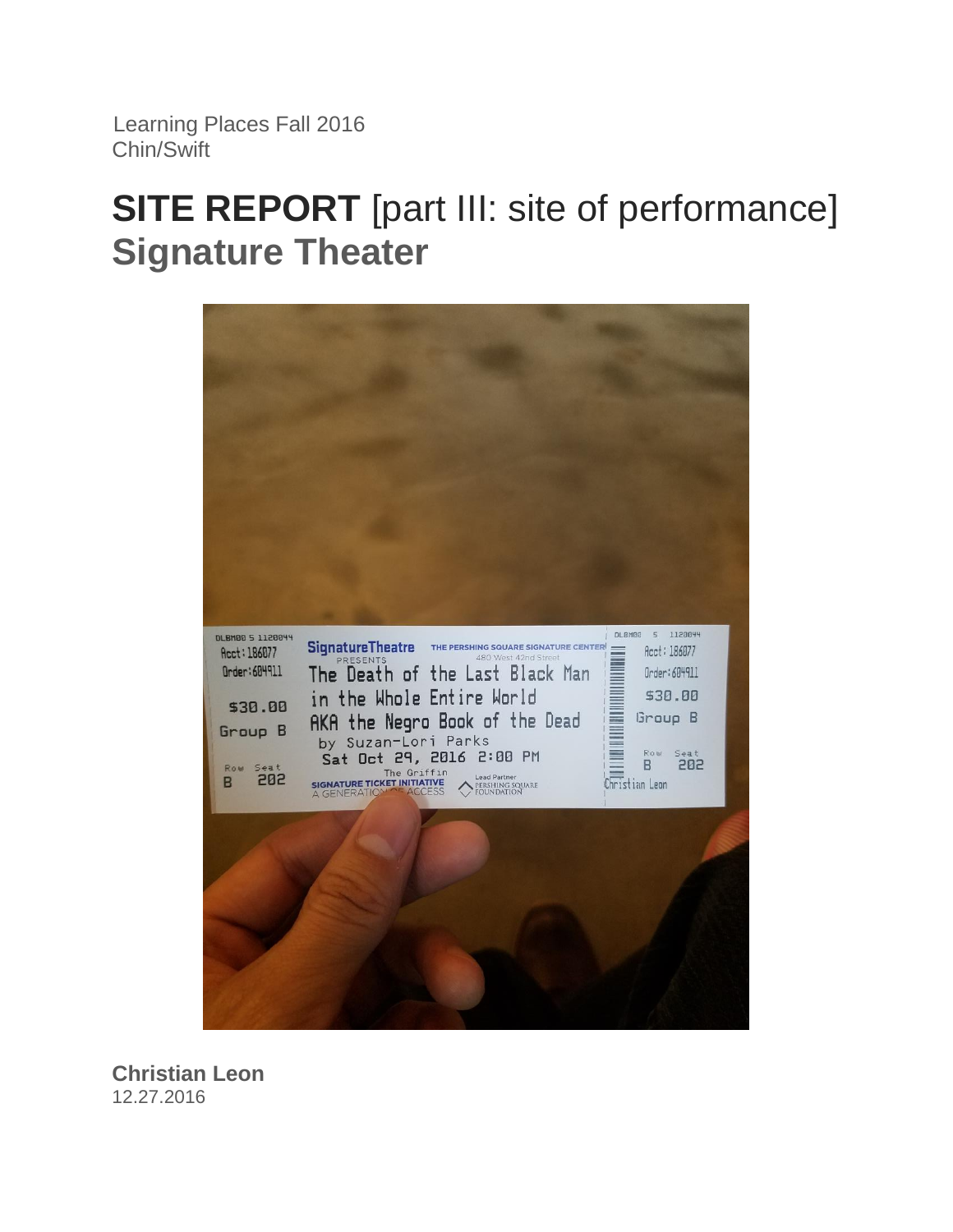### **INTRODUCTION**

We were supposed to get to the theater to be immersed first hand in performance. The acting was just part of the performance we were meant to experience we were also supposed pay attention to the space of the performance.

#### **PRE-VISIT INFORMATION**

When we were told of the assignment I didnt think it would be so bad i was looking forward to going to my first live play. With my class mates being able to enjoy something outside of the class were you don't really have to think just allow the space to embrace you and just take it all in. As it got closser to the day I kept hereing people of the other play say it was terrible and that they regretted going so I started to have some doubts and the sad part was that it went just as bad as everyone else had mentioned.



#### **SITE DOCUMENTATION (photos/sketches)**

**Nothing very interesting here just something I found interesting while waiting for the show to start. It was really random and almost in the way since there was an entrance to the show right there. The carpet was also really out of place.**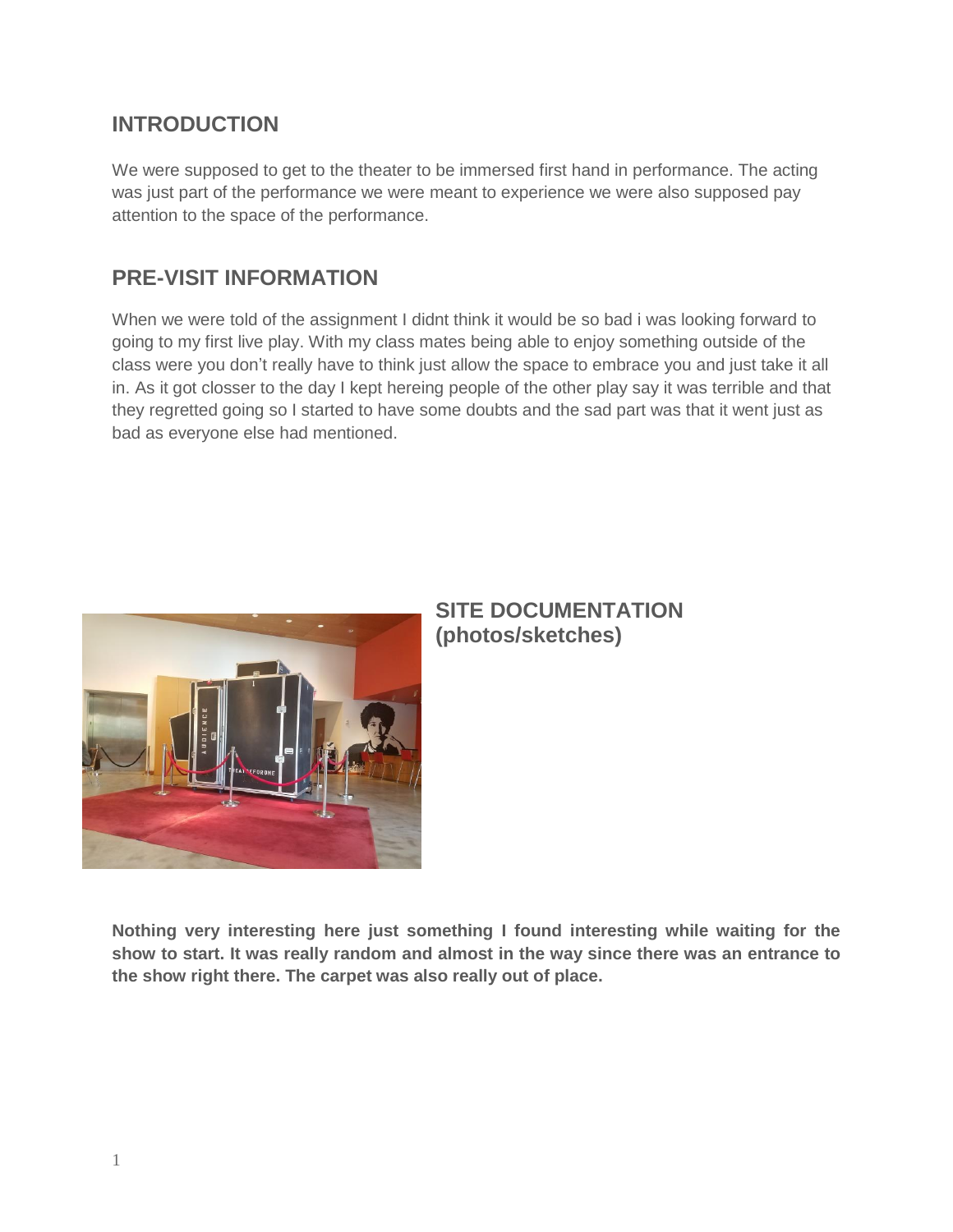

**While i was waiting I noticed** 

**the space was just so open it made me want to do something move around and explore perhaps.** 

## **QUALITATIVE SITE OBSERVATIONS**

1. The audience is very close to the stage adn close to each other. The leg room is non existant and i hope that the people below have more room atleast it seems that way from where I was sitting.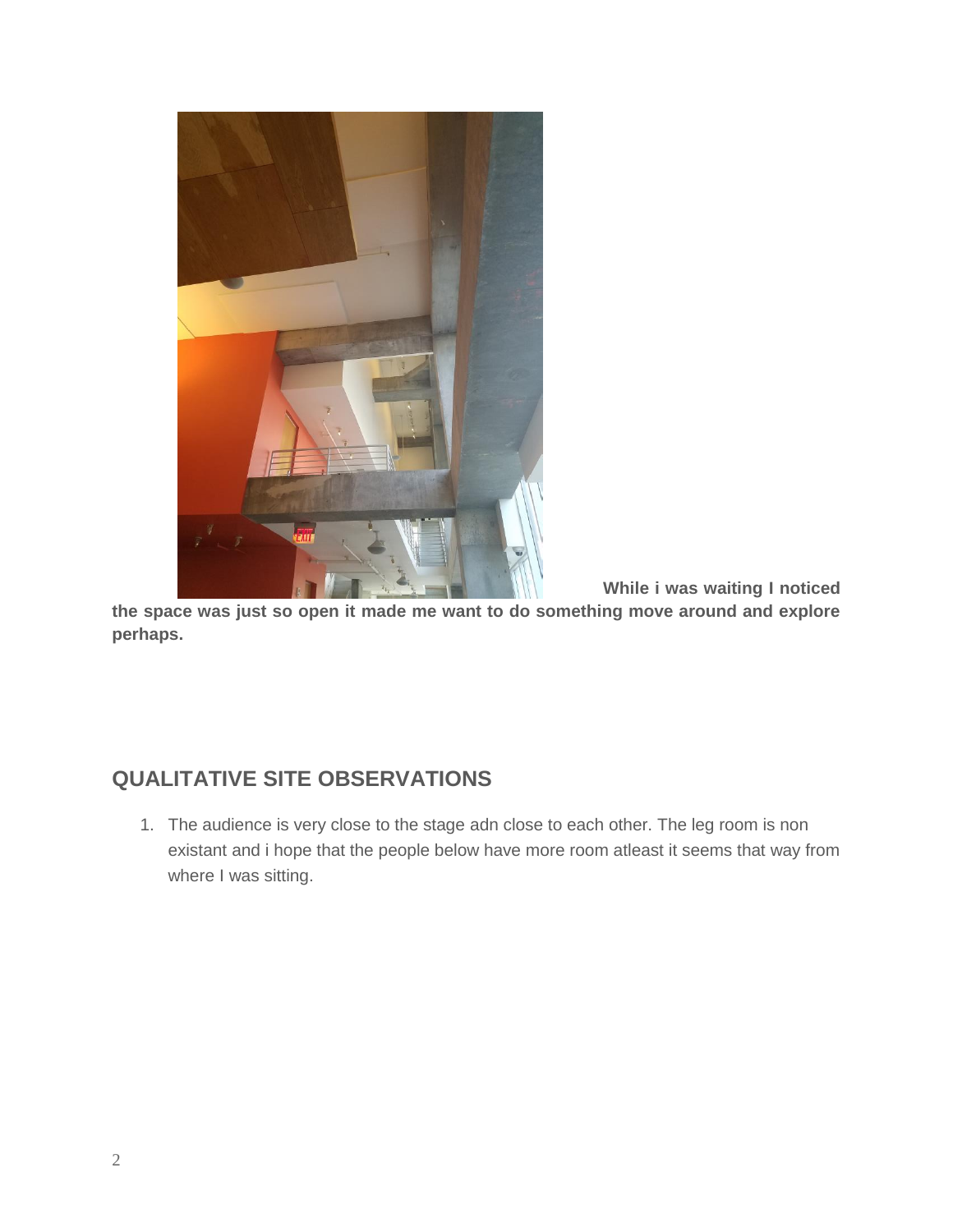

2. Description of the physical element on the stage (set pieces, technologies, lighting,

At first the lighting wasn't anything special but as time passed it was really well used to create climate change and to highlight specific areas of the stage where the audience was meant to look at.

3. Description of audience (socio-economic, community identity) Everyone seemed to be middle class and at most all i saw was high middle class. They were all causually dressed nothing fancy.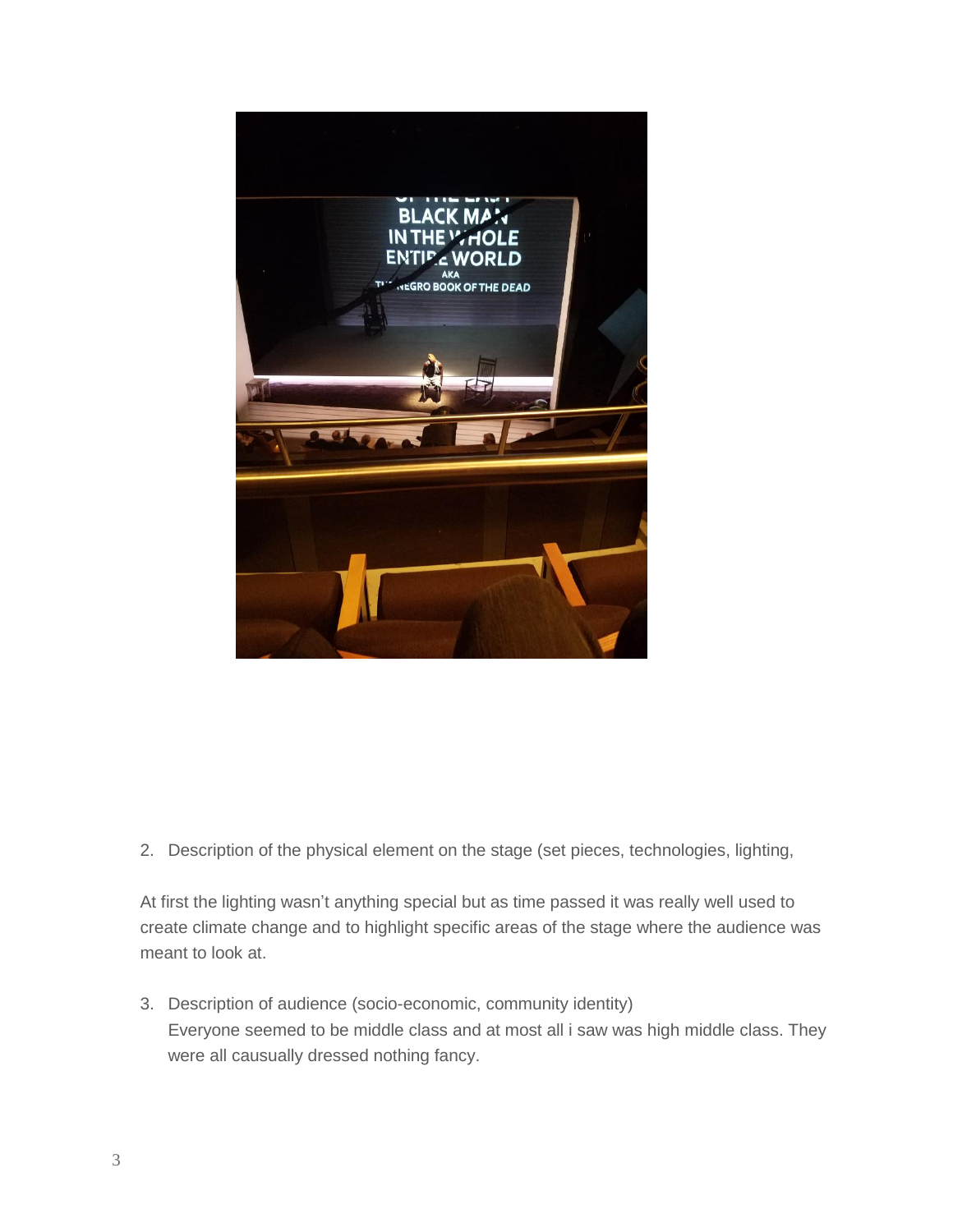## **QUANTITATIVE DATA for Area of Study**

| Subject                            | Data                                                                                                                                               |
|------------------------------------|----------------------------------------------------------------------------------------------------------------------------------------------------|
| Size of performance space          | Not that much space between the audience and the<br>performance. The stage wasnt that big either but the<br>performance made really good use of it |
| Size of spectator space            | Where i was seated there was no leg room but down bellow it<br>seemed like it was much more comfortable                                            |
| Number of spectators<br>(range)    | Probably some 500 to 600 people                                                                                                                    |
| Length (in time) of<br>performance | 75 min                                                                                                                                             |
| Cost of performance (if any)       | \$35                                                                                                                                               |
| Other data                         |                                                                                                                                                    |

#### **QUESTIONS TO RESEARCH FURTHER**

QUESTIONS:

- 1. Was this space origanly meant for this kind of performance or for performance at all
- 2. Where did the idea of showing this performance come from?
- 3. Are there any plans on renovating the space to make better use of the space